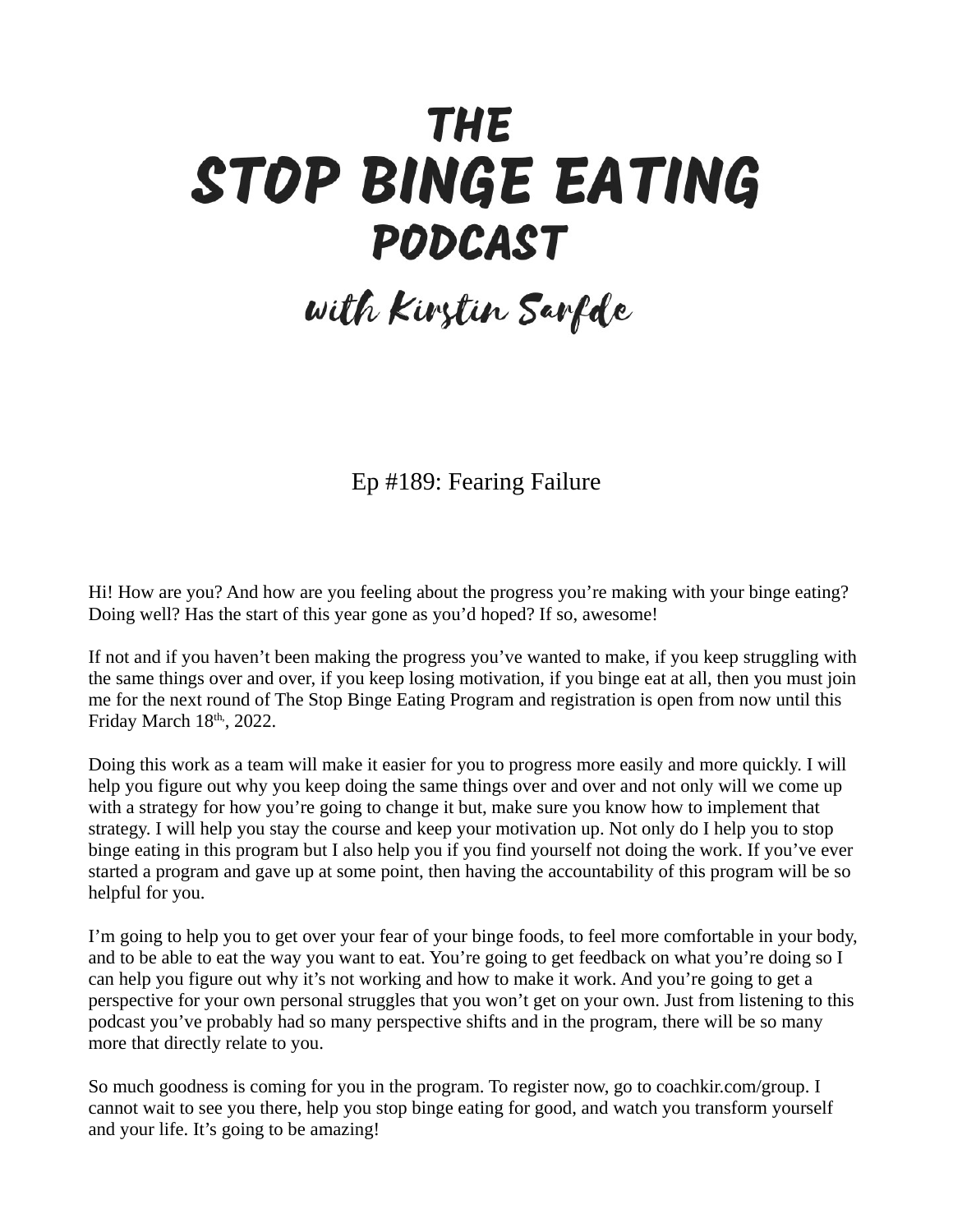Okay, now let's talking about failing, your favorite topic, right?

It's something that I know so many of you are afraid of.

But have you ever stopped to think about why you're afraid of it? Why is it so scary?

Because here's what happening.

You set out to do something and you don't.

You had an expectation and you didn't meet it.

You had a goal and you were unsuccessful at achieving it.

That's failing.

When you only look at it how I just defined it, it doesn't seem so scary, does it?

But it will when you start making it mean more than that.

You start making it mean something about you as a person.

And when you do that you feel bad and that bad feeling, *that's* what you're fearing.

Not the failure itself but, the feeling you think you'll feel if you do fail.

Let's say a person made a plan for how they were going to eat for the day. There were very happy with this plan, it had foods they like, they believed it would fuel them well for the day, they included a joy food that they had been thinking about, and they believed they would be able to follow it. They also believed that they weren't going to overeat or binge that day.

So they were feeling really good, confident, optimistic, and ready to make progress with their eating.

And then, something happened.

There was an incident at work and they started feeling stressed, overwhelmed, and panicked.

Their mind went right to food, they completely forgot about their plan for the day, and there they were at the vending machine, buying a candy bar. Then they bought another, and another, and snuck some food from the break room too. It all happened so quickly and right after they finished eating, their first thought was, "I'm a failure. I can't even stick to a plan I *want* to follow. I'm never going to be able to eat how I want to eat and stop bingeing."

And how do you think they felt then? Probably terrible – defeated, ashamed, hopeless.

And it's important to know that they didn't feel that way because of what they ate. They felt that way because of what they made their eating mean about them.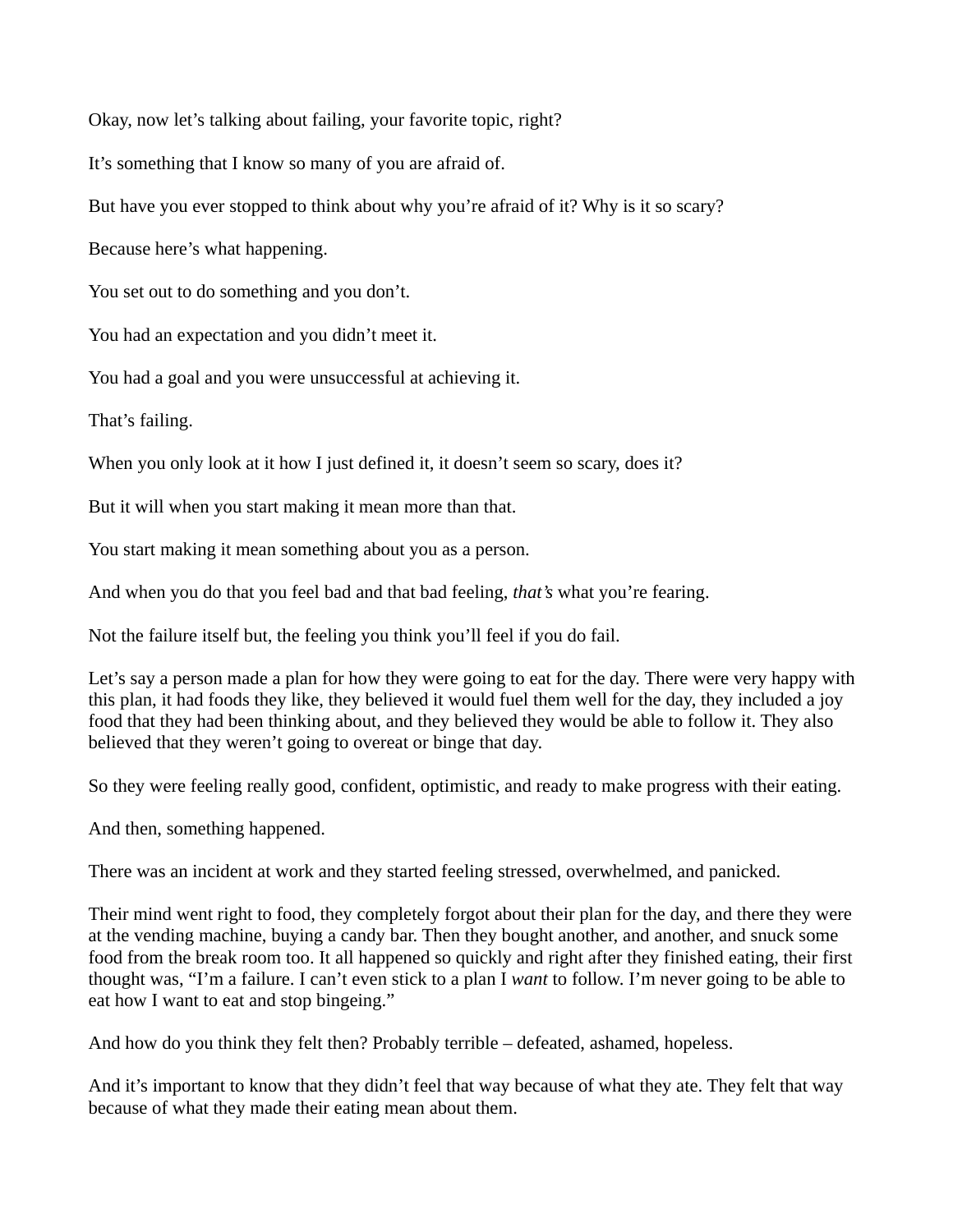They ate food and made it mean they're a failure, they can't stick to a plan they want to follow, and that they'll never be able to eat how they want to eat and stop bingeing.

That's what made them feel so bad.

And here's how you know it was their thoughts and not eating the food.

This is how it could have gone:

They made their plan, felt really good about it, and then something happened at work. They were feeling stressed, overwhelmed, and panicked and their reaction was to go buy a candy bar without even considering their plan they'd made, and then they ate food after that.

After they finished eating, they realized what they had done.

They felt disappointed for a moment but then, they had compassion for themself. What they did is exactly what they'd been doing for years so it makes sense that that would be their immediate reaction.

And then they got curious and broke down the series of events that led to eating what they ate. They saw that they were avoiding their feelings. They saw that they didn't take a pause to think about what they were doing.

So now, they're going to work on allowing themselves to feel their feelings and take pauses before eating.

There might still be a little lingering disappointment but more-so, they feel hopeful and determined about the future.

See what a difference a shift in perspective can make?

They can either fail and feel defeated, ashamed, and hopeless or, feel a little disappointed with more determination and hopefulness.

Both of those options are available to them when they make a mistake, or fail, and they're available to you as well.

And if you went with the second choice, do you think you'd be so afraid to fail?

What's so scary about feeling determined and hopeful with a little disappointment?

That could be your experience of failing if you didn't talk to yourself like a jerk when you fail.

So, if you want to stop fearing failure, and not feel so horrible when you fail, be kinder to yourself when you do fail.

Now, you may feel fear about failing not just with food but, with other areas in your life – your relationship, your career, raising your children.

And I get it, those can have huge consequences.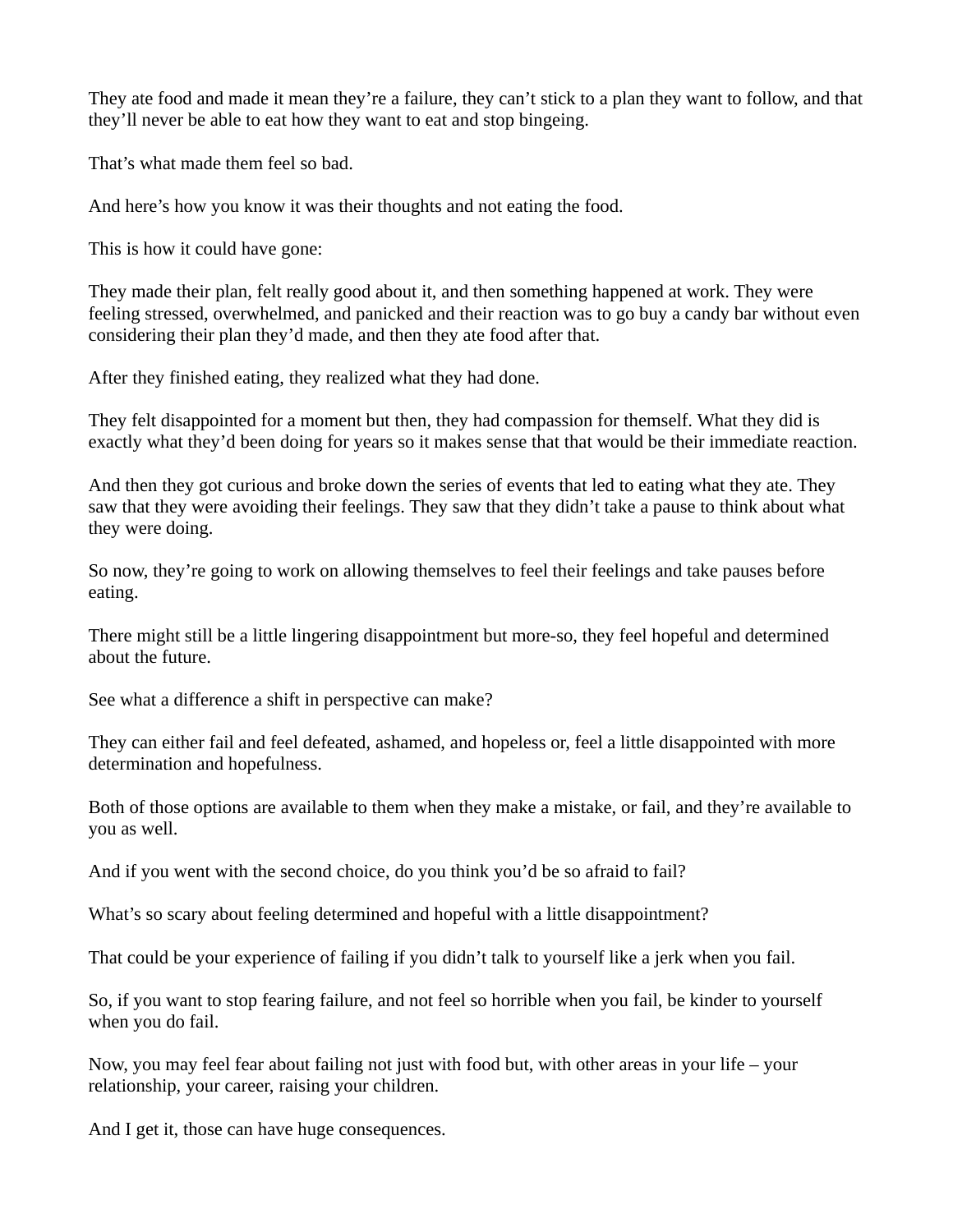And with them, doing a reframe of how you're thinking about it so you don't feel so awful is going to be a challenge.

Most likely, you'll feel terrible for some time, even if you do give yourself compassion and figure out what happened. There will probably still be a lot of negative emotions going on.

So here are your two options there.

Be afraid of the emotions or be ready to feel them.

So one option looks like this:

If I lose my job, I'm going to feel awful, my eating is going to go to shit, I'm not going to know what to do, and my life with be a disaster.

And another option looks like this:

If I lose my job, I'm going to feel awful but, I will feel those feelings, get to the other side of them, and as for what I'll do to make money, I'll figure it out.

Notice the difference here.

You can fear and worry about the unknown and about feeling feelings or, you can decide that you'll figure it out, which by the way, you pretty much always do, and you'll feel the feelings.

That's what this mostly comes down to. Feelings will happen and if you're not afraid of feeling them then you'll be less afraid of them happening and of failing happening.

If there was no self-loathing attached to your failures, you'd be much less afraid of failing and selfloathing is completely optional.

So, you might be wondering why all of this important.

So what if you're afraid to fail?

Well, if you're afraid to fail, you won't try.

You won't make the plan, you won't sign up for the program, you won't get into the relationship, you won't have kids, you won't take the job, you won't make the friend, you won't do whatever it is that you're afraid to fail at.

And you'll miss out on so much.

You'll miss out on having big things you desire and on having little things here and there that could add up to big things.

Fear can be a huge goal blocker. It can block you from achieving great things if you allow your fear to stop you.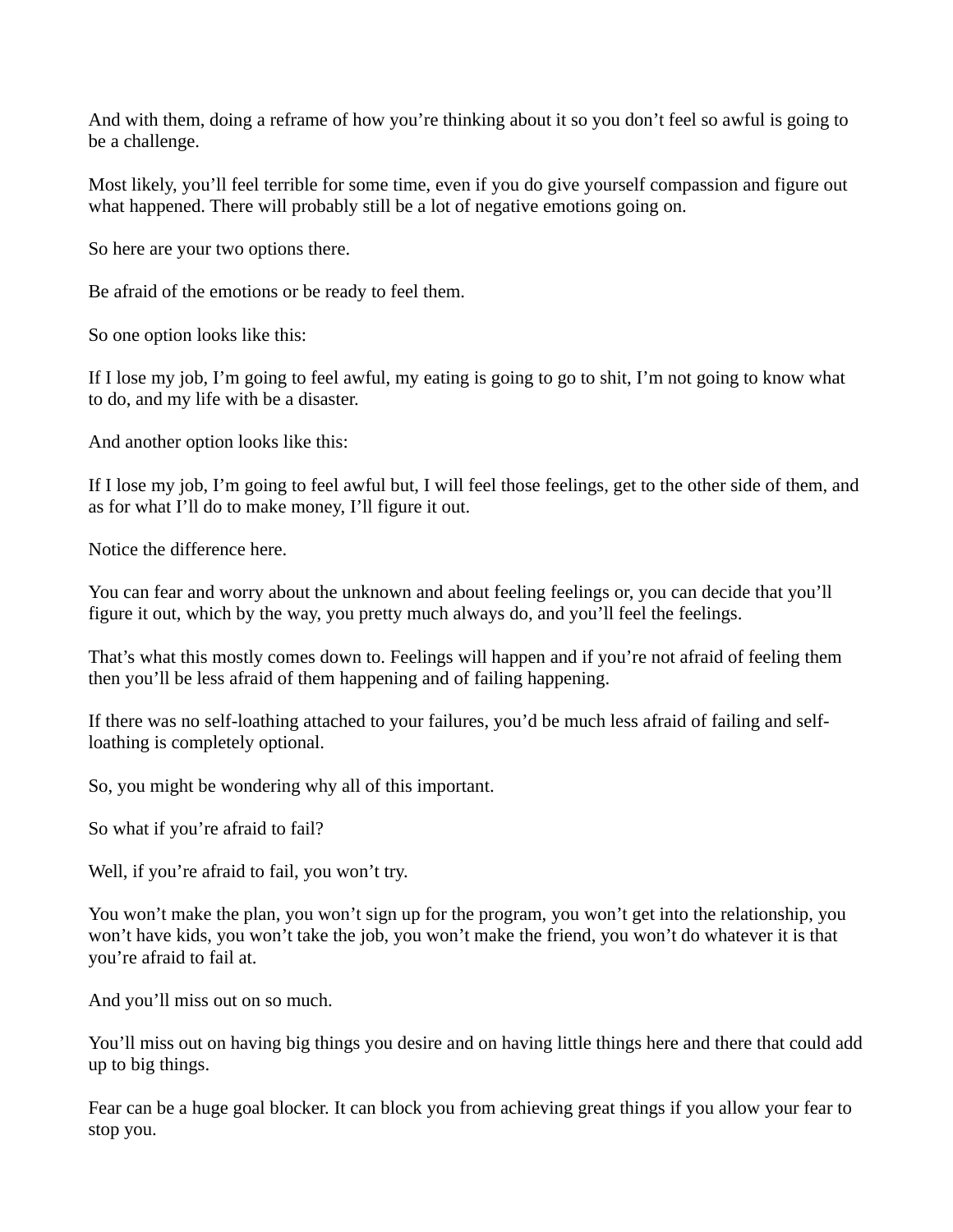Any goal you have has a risk of failure and if you are so afraid failure that you let the fear stop you, you don't even give yourself a chance to try and be successful.

So what you end up doing is failing ahead of time.

Instead of risking feeling disappointed, embarrassed, or defeated, you feel those feelings, or something similar, as you live your life without the things you want the most.

You'll think about what you want that you don't have, and what you're too scared to even try and get and that's not going to feel good to think about.

So instead of letting your fear hold you back, be brave.

No matter what happens, you will get through it, you will figure out what to do next if a fail happens, and no matter what feelings you feel, you can feel them.

If you set out to stop binge eating and you binge, even if you binge for a week, you will figure out how to stop and no matter how you feel, you can feel it.

You might be way more resilient than you give yourself credit for and are probably more capable than you give yourself credit for too.

All of you are capable of feeling and making it through even the worst feelings. And all of you will figure out how to get through it.

So whatever kind of failure you're afraid of, figure out what feelings you're afraid to feel if you fail because that's what you're truly afraid of.

And know that you can feel them. All of them. And eating won't make you feel any better.

Go for your dreams, go for your goals, and risk feeling bad if you fail because it's better than feeling bad about not even trying.

I truly think it's better to try and fail then to not try at all. At least if you try you're giving yourself an opportunity to succeed. And you're not if you just fail ahead of time.

And even if you do fail, that doesn't have to mean it's the end. It could mean you're on your way there and this was just a bump in the road that highlighted something you need to work on.

Look at it however you want to. You always have that choice.

Alright, so I hope you're feeling a little less fearful about failing and are ready to get to work on whatever you've been afraid to do and if that thing you've been afraid to do has been signing up for The Stop Binge Eating Program, one of the best parts about it is that I'm going to teach you *how* to feel those feelings you'll feel when you fail. I'm going to walk you through it step by step and by the end, you'll feel so much more comfortable with feeling all the feelings.